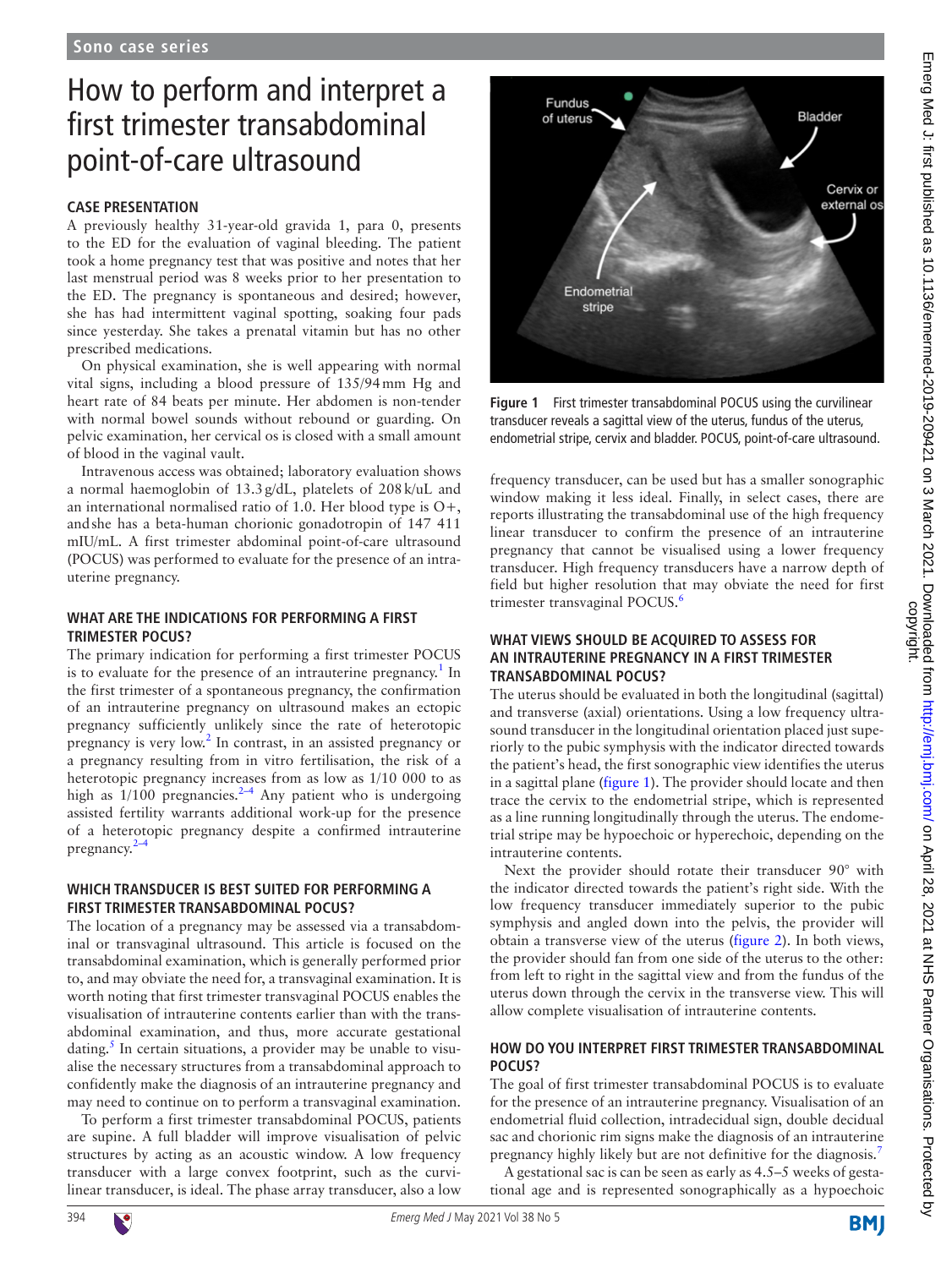

**Figure 2** First trimester transabdominal POCUS using the curvilinear transducer reveals a transverse view of the uterus and bladder. POCUS, point-of-care ultrasound.

<span id="page-1-0"></span>fluid collection eccentrically embedded in the endometrium. A yolk sac can often be visualised at gestational week 5–6.<sup>[8](#page-2-5)</sup> The yolk sac is a circular hyperechoic or bright white structure with an anechoic or black centre found within the gestational sac. At approximately 6 weeks' gestation, a fetal pole can be visualised in association with the yolk sac, and fetal heart motion can be detected.<sup>[8](#page-2-5)</sup>

The American College of Emergency Physicians (ACEP) recommends that a yolk sac or fetal pole is visualised before an intrauterine pregnancy can be definitively diagnosed.<sup>9</sup>

## **WHAT IS THE INTERPRETATION OF THIS PATIENT'S ULTRASOUND?**

#### **How to integrate the first trimester transabdominal POCUS findings into clinical practice?**

A positive first trimester pregnancy test should prompt a provider to perform a first trimester transabdominal POCUS to evaluate for the presence of an intrauterine pregnancy.

In a stable patient with a desired, spontaneous, pregnancy, if the first trimester POCUS shows an intrauterine pregnancy, defined as a yolk sac or fetal pole within the gestational sac, then the risk of an ectopic pregnancy is sufficiently unlikely. The provider should obtain laboratory testing and diagnostics as needed to assess the patient's clinical presentation. Additionally, the provider should counsel on first trimester pregnancy: although there is an association between first trimester bleeding and adverse outcome, there is no known effective intervention, and the likelihood of an adverse outcome is low [figures](#page-1-1)  $3-5$ .<sup>[10](#page-2-7)</sup>

If the diagnosis of an intrauterine pregnancy cannot be made because a yolk sac or fetal pole is not definitively found on examination, then the diagnosis is a pregnancy of unknown location and the provider must consider further evaluation for the pregnancy's location. Importantly, the lack of a definitive intrauterine pregnancy could be secondary to early pregnancy (not yet visualised on first trimester transabdominal POCUS) among other diagnoses such as ectopic pregnancy, missed abortion or other abnormal pregnancy. When an intrauterine pregnancy cannot be made via a transabdominal ultrasound, a transvaginal ultrasound must be performed.



**Figure 3** A first trimester transabdominal POCUS with the curvilinear transducer shows a sagittal view of the patient's uterus, cervix and bladder anteriorly. The uterus contains a circular yolk sac within an anechoic filled gestational sac. POCUS, point-of-care ultrasound.

<span id="page-1-1"></span>Ultimately, the provider must incorporate the POCUS findings into creating a safe and thoughtful disposition for a patient without definitive evidence of an intrauterine pregnancy.

#### **WHAT ARE SOME PITFALLS OF PERFORMING FIRST TRIMESTER TRANSABDOMINAL POCUS?**

The importance of being able to identify the presence, or absence, of an intrauterine pregnancy cannot be overstated as misinterpretation can have grave implications. Performing POCUS is a skill that is operator dependent and, ultimately, the responsibility of the treating provider.<sup>11</sup> Prior to performing POCUS, a provider's training should be consistent with their specialty and institution guidelines[.11](#page-2-8) Although defining the myriad of guidelines is beyond the scope of this manuscript, the American Institute of Ultrasound in Medicine (AIUM) recommends that providers in an emergency setting have either: (1) completed ultrasound training as defined by ACEP or (2) have pursued continued medical education (CME) in POCUS and either completed of a minimum of



**Figure 4** A first trimester transabdominal POCUS with a curvilinear transducer shows a transverse view of a uterus. At this level, the yolk sac is not visualised, and only the gestational sac is seen, which alone cannot confirm an intrauterine pregnancy. POCUS, point-of-care ultrasound.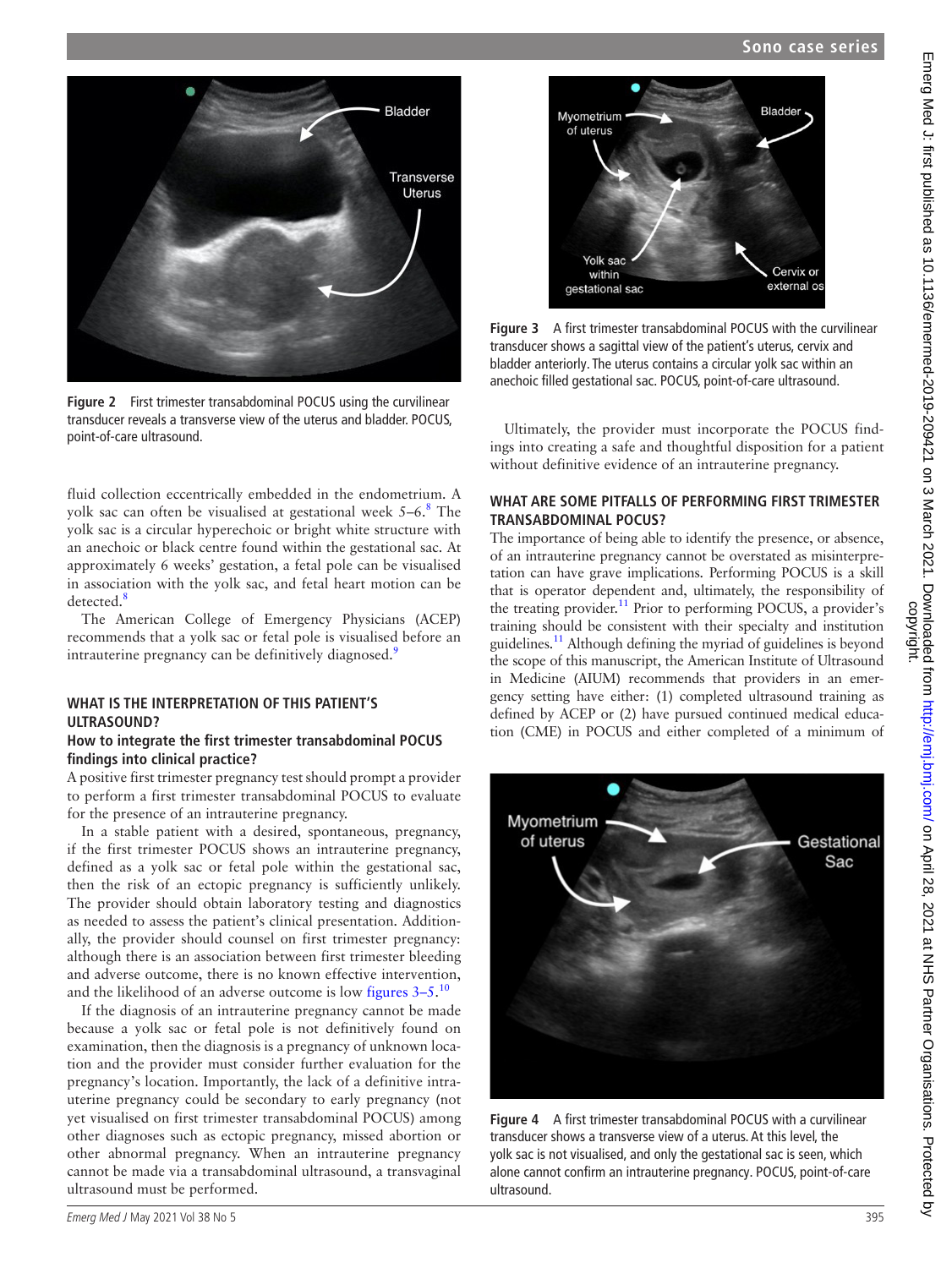## **Sono case series**



**Figure 5** At a different level of the uterus, a first trimester transabdominal POCUS with a curvilinear transducer shows the measurement of a fetal pole within a gestational sac measuring a crown-rump length of 1.89 cm. POCUS, point-of-care ultrasound.

150 ultrasound examinations or have confirmation of skills by a departmental ultrasound director.<sup>12</sup> For providers in other clinical settings, AIUM recommends either: (1) completion of training that included at least 150 ultrasound studies or (2) a combination of CME with completion of 150–300 total ultrasound studies (or at least 25 per application used).<sup>12</sup>

Specifically, it is important to consider the below common pitfalls:

## **PITFALL #1: A GESTATIONAL SAC ALONE IS NOT DIAGNOSTIC OF AN INTRAUTERINE PREGNANCY**

For first trimester POCUS, a gestational sac alone is not adequate to diagnose an intrauterine pregnancy.<sup>9</sup> In order to definitively diagnose an intrauterine pregnancy, a yolk sac or a fetal pole must be identified within a gestational sac. This is an important distinction. Although there is a time interval when the gestational sac will not have a visible yolk sac, the provider must consider the competing diagnosis of a pseudogestational sac. A pseudogestational sac, a sac without an echogenic rim that tends to be in the middle of the uterine cavity, is formed when intrauterine fluid is surrounded by a decidual reaction and can be seen in up to 10% of ectopic pregnancies. $^{13}$  $^{13}$  $^{13}$  Thus, because of the possibility of a pseudogestational sac, a gestational sac alone is not sufficient to make the diagnosis of an intrauterine pregnancy.

## **PITFALL #2: MISIDENTIFYING AN ECTOPIC PREGNANCY AS INTRAUTERINE**

The uterus sits deep within the pelvis and can be difficult to visualise on POCUS. Depending on the gestational age and the size of the uterus, the provider may have to place the transducer superior to the pubic symphysis and angle the transducer downward into the pelvis to visualise relevant structures. The operator must confirm that what they are visualising is in fact intrauterine. This is achieved by initially visualising the uterus in the longitudinal plane, viewing the cervix connect to the endometrial stripe and then fanning from side to side to visualise all intrauterine contents.

## **PITFALL #3: NOT PERFORMING A TRANSVAGINAL ULTRASOUND WHEN UNABLE TO MAKE A DEFINITIVE DIAGNOSIS FROM A TRANSABDOMINAL STUDY**

Confirmation of an intrauterine pregnancy on a transabdominal study should be the first step in the assessment of an intrauterine

pregnancy; however, if the provider is unable to confirm the pregnancy from a transabdominal approach, a transvaginal ultrasound should be performed.

## **CASE CONCLUSION**

With a closed cervical os and a first trimester transabdominal POCUS showing a definitive intrauterine pregnancy, ectopic pregnancy was deemed unlikely. The patient was counselled regarding her diagnosis of threatened abortion, advised to watch for continued or increased vaginal bleeding and instructed to return for increased pain, increased bleeding, light headedness, dizziness or syncope. She was discharged from the ED with plan for expectant management as an outpatient with routine obstetric and gynaecological follow-up.

#### **Sally Graglia ,1 Aaron Kornblith2**

<sup>1</sup>Department of Emergency Medicine, University of California San Francisco, San Francisco, California, USA

<sup>2</sup>Department of Emergency Medicine & Pediatrics, University of California, San Francisco Medical Center, San Francisco, CA, USA

**Correspondence to** Dr Sally Graglia, Emergency Medicine, University of California San Francisco, San Francisco, California, USA; sally.graglia@ucsf.edu

**Contributors** I was the primary author in this manuscript.

**Funding** The authors have not declared a specific grant for this research from any funding agency in the public, commercial or not-for-profit sectors.

**Competing interests** None declared.

**Patient and public involvement** Patients and/or the public were not involved in the design, or conduct, or reporting, or dissemination plans of this research.

**Patient consent for publication** Obtained.

**Provenance and peer review** Not commissioned; externally peer reviewed.

© Author(s) (or their employer(s)) 2021. No commercial re-use. See rights and permissions. Published by BMJ.

**Handling editor** Simon Carley

Emerg Med J 2021;38:394–397.doi:10.1136/emermed-2019-209421

#### **ORCID iD**

Sally Graglia <http://orcid.org/0000-0001-5840-5287>

#### **REFERENCES**

- <span id="page-2-0"></span>1 American College of Emergency Physicians. Ultrasound guidelines: emergency, point-of-care and clinical ultrasound guidelines in medicine. [Ann Emerg Med](http://dx.doi.org/10.1016/j.annemergmed.2016.08.457) 2017;69:e27–54.
- <span id="page-2-1"></span>2 Barnhart KT. Ectopic pregnancy. [N Engl J Med](http://dx.doi.org/10.1056/NEJMcp0810384) 2009;361:379-87.
- 3 Doubilet PM, Benson CB, Bourne T, et al. Diagnostic criteria for nonviable pregnancy early in the first trimester. [N Engl J Med](http://dx.doi.org/10.1056/NEJMra1302417) 2013;369:1443-51.
- 4 Siraj SHM, Wee-Stekly WW, Chern BSM. Heterotopic pregnancy in a natural conception cycle presenting as acute abdomen: a case report and literature review. [Gynecology and Minimally Invasive Therapy](http://dx.doi.org/10.1016/j.gmit.2014.02.005) 2014;3:100–2.
- <span id="page-2-2"></span>5 Kaur A, Kaur A. Transvaginal ultrasonography in first trimester of pregnancy and its comparison with transabdominal ultrasonography. [J Pharm Bioallied Sci](http://dx.doi.org/10.4103/0975-7406.84432) 2011;3:329.
- <span id="page-2-3"></span>6 Tabbut M, Harper D, Gramer D, et al. High-Frequency linear transducer improves detection of an intrauterine pregnancy in first-trimester ultrasonography. [Am J Emerg Med](http://dx.doi.org/10.1016/j.ajem.2015.11.001) 2016;34:288–91.
- <span id="page-2-4"></span>7 Richardson A, Gallos I, Dobson S, et al. Accuracy of first-trimester ultrasound in diagnosis of intrauterine pregnancy prior to visualization of the yolk sac: a systematic review and meta-analysis. [Ultrasound Obstet Gynecol](http://dx.doi.org/10.1002/uog.14725) 2015;46:142–9.
- <span id="page-2-5"></span>8 Wilson SP, Connolly K, Lahham S, et al. Point-Of-Care ultrasound versus radiology department pelvic ultrasound on emergency department length of stay. [World J Emerg Med](http://dx.doi.org/10.5847/wjem.j.1920-8642.2016.03.003) 2016;7:178.
- <span id="page-2-6"></span>9 Hahn SA, Lavonas EJ, Mace SE, et al. Clinical policy: critical issues in the initial evaluation and management of patients presenting to the emergency department in early pregnancy. [Ann Emerg Med](http://dx.doi.org/10.1016/j.annemergmed.2012.04.021) 2012;60:381-90.
- <span id="page-2-7"></span>10 Morgan BB, Kao A, Trent SA, et al. Effect of emergency Physician-Performed point-of-care ultrasound and radiology Department-Performed ultrasound examinations on the emergency department length of stay among pregnant women at less than 20 weeks' gestation. J [Ultrasound Med](http://dx.doi.org/10.1002/jum.14607) 2018;37:2497–505.
- <span id="page-2-8"></span>11 Emergency ultrasound imaging criteria compendium. [Ann Emerg Med](http://dx.doi.org/10.1016/j.annemergmed.2016.04.028) 2016;68:e11-48.
- <span id="page-2-9"></span>American Institute of Ultrasound in Medicine. Training Guidelines for Physicians and Advanced Clinical Providers Performing Point-of-Care Ultrasound Examinations."
- 396 Emerg Med J May 2021 Vol 38 No 5